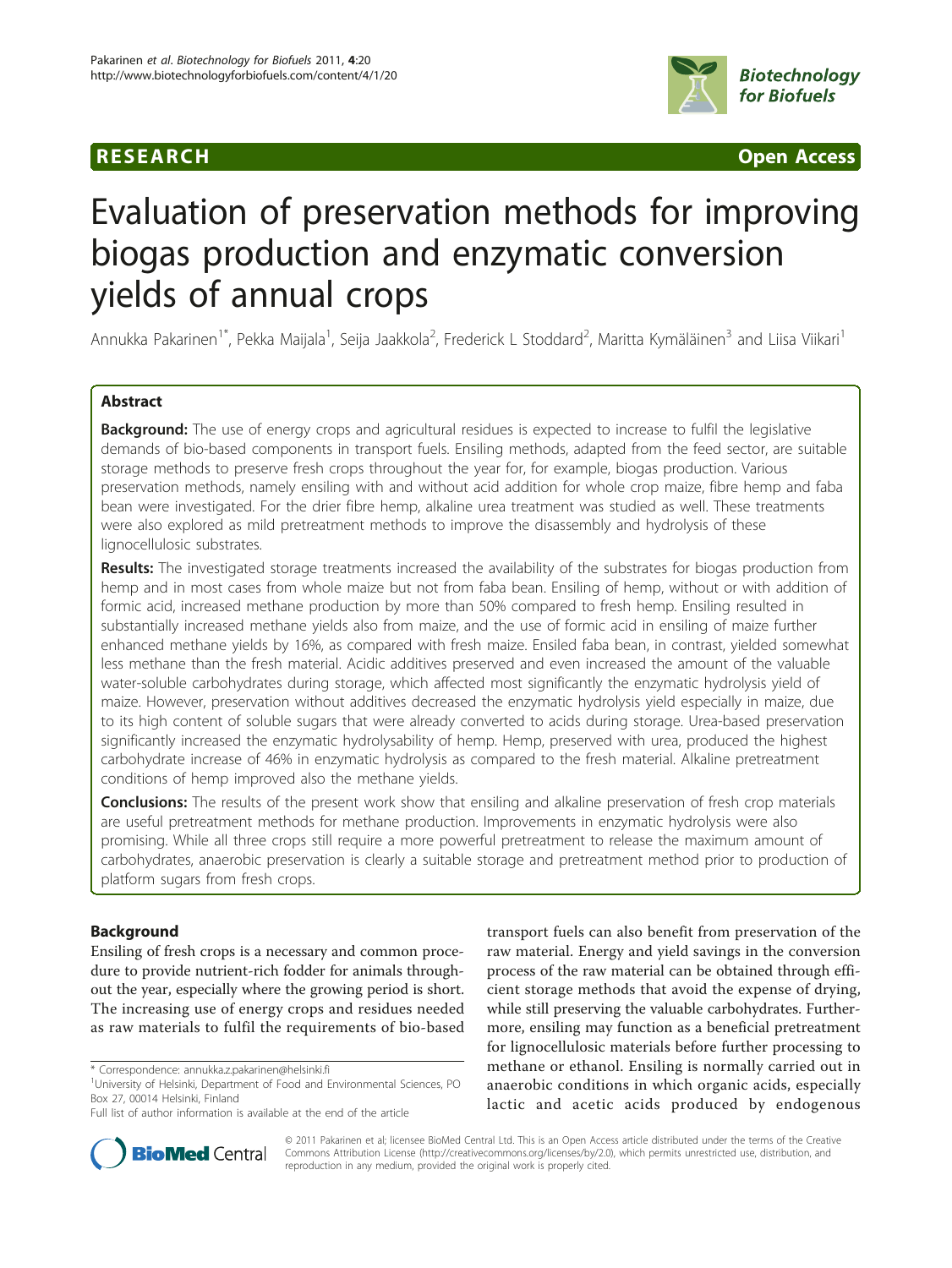microflora, decrease the pH, preserve the substrate against growth of fungi, bacteria or yeasts, and thus prevent carbohydrate losses. During the fermentation, acids are formed from the easily available non-structural carbohydrates, as well as from structural carbohydrates that become available during prolonged storage as a result of hydrolysis by acids and endogenous enzymes [[1,2\]](#page-11-0).

Acids, especially formic acid in the Nordic countries, are commonly added to initiate the preservation [[3\]](#page-11-0). Requirements to increase the nutritional value of animal feed and to preserve the carbohydrates during the storage have led to increased research on, for example, urea and acidic additives [[4,5\]](#page-11-0). Acidic pretreatments have been found to enhance the production of biogas or bioethanol by decreasing the crystallinity of the cellulosic material [[6\]](#page-11-0), by increasing the accessible surface area of plant substrates, and by altering lignin structure [[7](#page-11-0)]. Dilute sulfuric or hydrochloric acids, as well as organic acids, are commonly used for pretreatment of various raw materials prior to enzymatic hydrolysis [[8](#page-11-0)], but usually in significantly more severe conditions than those applicable for ensiling. Sulfuric acid treatment prior to anaerobic ensiling was found to enhance the conversion of reed canary grass and switch grass to ethanol [[9\]](#page-11-0), indicating that lower levels of acid amendments to ensilage can have the desired effects.

Alkaline conditions may also be used for storing crops. Urea treatments, especially on late-harvested crops, were found to preserve the carbohydrate and nutrient contents during storage [\[4](#page-11-0)] and the added urea improved slightly the nutritive value of nitrogen-poor crops, such as whole-crop maize, as feed for ruminants [[10](#page-11-0)]. Alkaline preservation has been found to improve also the enzymatic conversion [[9](#page-11-0),[11](#page-11-0)-[13\]](#page-11-0). Treatments with sodium hydroxide or urea in various conditions have been observed to cause swelling, to decrease the degree of polymerisation and crystallinity of cellulose, and expectedly, to degrade linkages between lignin and carbohydrates [[14\]](#page-11-0).

Decomposition of cell walls during ensiling could improve the availability of nutrients and carbohydrates for the methanogens and thus enhance methane production [\[15](#page-11-0)]. Ensiled corn stover and grasses are commonly used raw materials in present methane production plants. Due to the increased formation of lactic and acetic acids in ensiling, higher methane yields have been obtained [[15,16](#page-11-0)]. Formic acid, used as an additive in ensiling, preserved the grass substrate well and enhanced methane yields [[3\]](#page-11-0), whereas biological additives, such as lactic acid bacteria or hydrolytic enzymes, had inconsistent effects on methane yields, mainly because of suboptimal ensiling methods [[16-18\]](#page-11-0). However, addition of cellulolytic and hemicellulolytic enzymes to ensiling increased the amount of water-soluble carbohydrates and formation of lactic acid and was suggested as an effective pretreatment for the fibrous kenaf [[19](#page-11-0)]. Minimal carbohydrate losses during storage are essential for economic production of ethanol from energy crops. Ensiling of lignocellulosic materials has been found to be a promising and costeffective storage and pretreatment method for ethanol production [\[20,21](#page-11-0)], but the chemical modifications affecting the hydrolysability of ensiled crops have not been thoroughly examined. There is little published data on the use of urea as a pretreatment and storage agent of fresh crops prior to enzymatic conversion to sugars and further to fuels. Although ensiling is known to improve methane yields of many commonly used crops, the efficiency depends on plant species. In this work, three crops, maize, hemp and faba bean, producing high yields in boreal conditions [\[22](#page-12-0)], were ensiled without additives, as well as preserved with the addition of formic acid and urea. These three crops differ from each other in their chemical characteristics, hemp being rich in cellulose, lignin and pectin, maize in hemicelluloses, particularly xylans, and faba bean in starch and nitrogen [\[22](#page-12-0)]. While maize and faba bean are common raw materials used for ensiling for feed [[23\]](#page-12-0), ensiling of hemp is a novel approach, supported by its established status as a high yielding energy crop. In this work, detailed analysis of the chemical composition of the high yield crops after various storage methods and conditions was carried out, and the potential for methane production and enzymatic conversion of these raw materials was evaluated.

# Materials and methods

#### Plant materials and preparation of materials for analyses

Three herbaceous crops, forage maize (Zea mays, cv. Ronaldino), fibre hemp (Cannabis sativa, cv. Uso) and faba bean (Vicia faba, cv. Aurora) were harvested from plots in Southern Finland in September 2008, and the same cultivar of hemp was also used in 2009. After cutting in 2008 maize was prewilted for 48 h and faba bean for 20 h to reduce the moisture content of the materials. No prewilting was necessary for hemp in 2008 while in 2009 hemp was wilted for 48 h. Crops were cut by a garden chopper into 1-2 cm size pieces and ensiled. Samples of fresh material were frozen at -22°C for later analysis.

For enzymatic hydrolysis, the raw material was milled with an IKA M20 universal mill (IKA®-Werke GmbH & Co. KG, Staufen, Germany), resulting in a maximum particle size of 7 mm. For chemical analyses, hemp and maize were freeze dried, whereas faba bean was dried at 60°C for 3 days. All dried samples were milled with an IKA A10 basic analytical grinder mill (IKA®-Werke GmbH & Co. KG, Staufen, Germany) to a maximum particle size of 1 mm. Prior to analysis, the dried and milled samples were extracted with acetone in an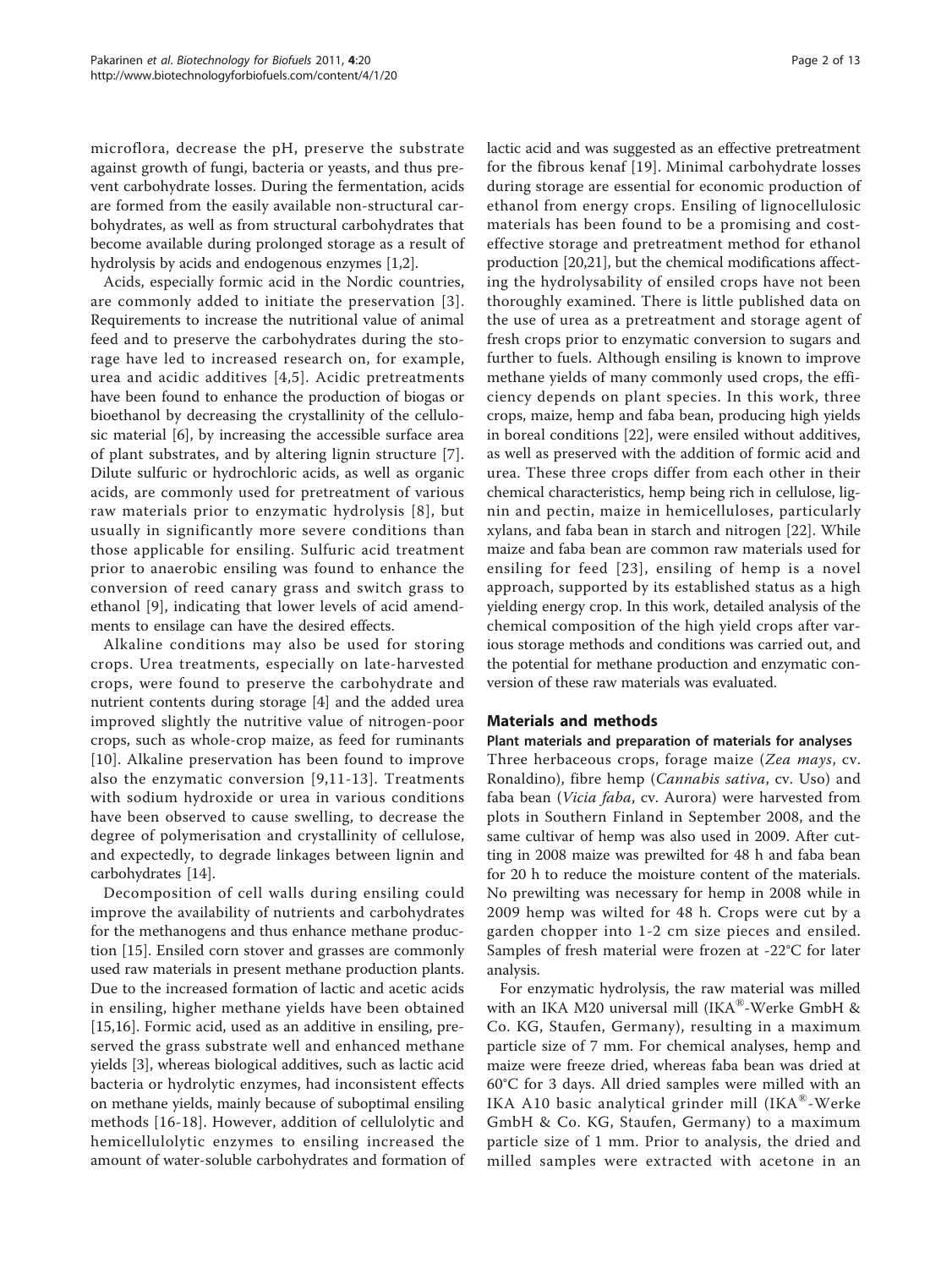automatic Soxtec 2050 extractor (FOSS Analytical, Hilleroed, Denmark) for 0.5 h.

#### Preservation

Laboratory-scale ensiling was conducted using 1.5 l glass jars (Weck; Wher-Oflingen, Wher, Germany) in three replicates. In 2008, chopped maize, hemp and faba bean were ensiled either without or with two dosages of formic acid, 0.5% w/w and 1% w/w of the fresh material, resulting in final concentrations of 1.7% and 3.4% (hemp), 3.0% and 6.0% (maize) and 2.1% and 4.2% (faba bean) of the dry matter (DM). The material was pressed tightly into the jars and sealed airtight. The density of the ensiled material simulated well full-scale ensiling systems, being  $145-160 \text{ kg} \text{DM/m}^3$  for the maize, hemp and faba bean in 2008 and 250 kg  $DM/m<sup>3</sup>$  for the drier hemp in 2009. The jars were stored at 10°C and after 2 months the temperature was decreased to 5°C. In 2009, prewilted hemp was treated with two dosages of ureawater solution at 3% w/w and 6% w/w of the dry matter. An equivalent amount of water was added to control samples. The jars were stored at 10°C for the first month and at 5°C for the rest of the storage. Jar samples were withdrawn for testing after 4 and 8 months of storage. After the preservation period, the pH of each jar was measured, the material was visually examined and the replicates were combined for further use and chemical analyses. The urea treatment was investigated only for hemp, the only raw material that had a high enough dry matter content to be suitable for alkali preservation [[24\]](#page-12-0).

# Analyses of the fresh and ensiled materials

The dry matter (DM) content (or total solids TS%) was determined by drying the samples at 105°C until a constant weight was reached. The dried samples were combusted in a muffle oven for 2 h at 550°C to determine the ash content. The level of volatile solids (VS%) was calculated by subtracting the ash content from the dry matter content.

Lignin and carbohydrates were analysed according to the National Renewable Energy Laboratory Laboratory Analytical Procedure (NREL LAP) methods (Determination of Structural Carbohydrates and Lignin) [[25\]](#page-12-0). In this method, acid hydrolysis is used to hydrolyse the lignocellulosic material into monosaccharides. Acid hydrolysis was performed in three replicates. Klason lignin was determined gravimetrically as the acid-insoluble residue from acid hydrolysis. Acid-insoluble ash was also present in the lignin residue. The protein was analysed from the samples but due to an unknown amount of acid insoluble protein it was not subtracted from the total acid insoluble residue after acid hydrolysis. Acid soluble lignin was determined from the filtrate from the acid hydrolysis spectrophotometrically at 320 nm. The amount of total sugars formed after acid and enzymatic hydrolysis was determined as reducing sugars by the dinitrosalicylic acid (DNS) method [[26](#page-12-0)] at 540 nm. Reducing sugars were analysed from all three replicates of the acid hydrolysates and standard errors calculated from the results. One of the replicates (the middle one) was chosen for further monosaccharide analyses. The high performance anion exchange chromatography with pulsed amperometric detection (HPAEC-PAD) system was equipped with two Waters 515 HPLC pumps, a Waters 2707 autosampler, and Waters 2465 electrochemical detector using Empower software (Waters Corporation, Milford, MA, USA) for instrument control and data handling. The analytical CarboPac PA-1 with the guard column (Dionex Corporation, Sunnyvale, CA) was maintained at 30°C. For monosaccharides (glucose, xylose, mannose, arabinose, galactose and fructose) the eluents used for gradient analysis were (a)  $H_2O$  and (b) 200 mM NaOH using the flow rate of 1 ml/min. The easily depolymerisable carbohydrates were analysed by acid methanolysis [[27\]](#page-12-0) in which the depolymerised carbohydrates were silylated and non-cellulosic glucose and uronic acids were determined by gas chromatography, Agilent 6890N (Agilent Technology, Palo Alto, CA, USA) equipped with FID detector. The column used was DB-1 (30 m  $\times$  0.32 mm  $\times$  0.25 mm). The conditions were as follows: oven temperature 150°C (5 min), 2°C/ min to 186°C, followed by 1°C/min to 200°C and 20°C/ min to 325°C, injector temperature was 225°C and FID temperature 280°C. The injection volume was 2 μL with a split ratio of 1:30 and the flow rate of the carrier gas helium was 1 ml/min. Cellulose content was calculated by subtracting the glucose fraction determined in acid methanolysis from the total glucose obtained in acid hydrolysis.

Water-soluble, readily available carbohydrates (WSC) were determined from starting samples of the enzymatic hydrolysis. Total reducing carbohydrates were analysed by the DNS method spectrophotometrically (at 540 nm) and monosaccharides with HPAEC-PAD. Organic acids (acetic, lactic, malic, formic and oxalic) in the filtrate pressed from the solid blended materials were analysed with Agilent 1100 series liquid chromatograph, equipped with a UV-VIS diode array detector, using external standards of each of the acids. The detection wavelength was 210 nm and the reference wavelength was 550 nm. Volatile fatty acids (propionic, butyric, valeric and isovaleric acids) were determined from the same supernatant with a Shimadzu GC-17-A- gas chromatograph with flame ionization detector (FID). The column used was Phenomex Zebron capillary GC column, phase: ZB-FFAP (30 m  $\times$  0.53 mm; 1 µm (df)). Temperatures were 70°C, 250°C, and 300°C for the column, injector and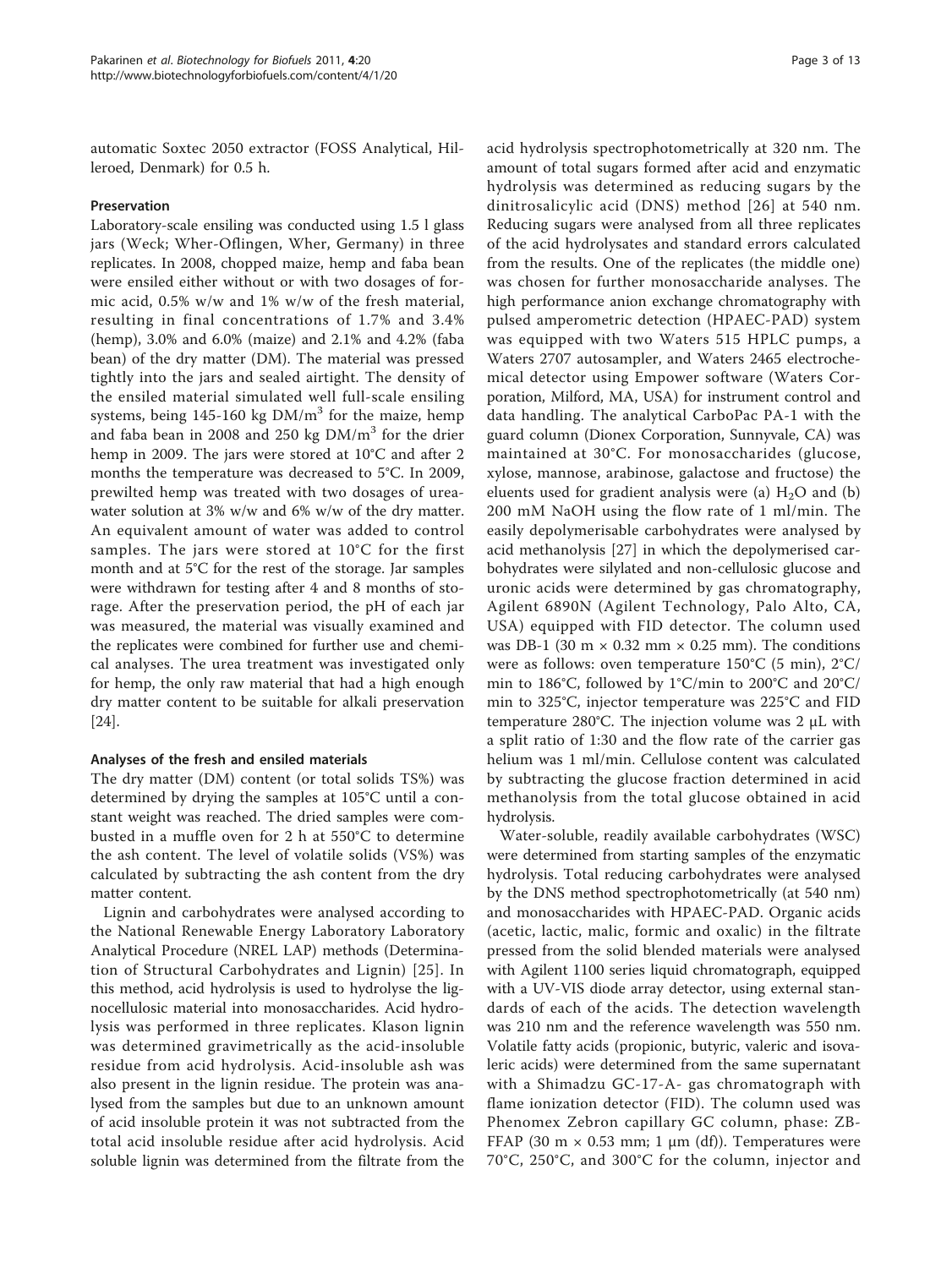detector, respectively. The carrier gas used was helium and external standards were used of each of the acids

The total nitrogen and carbon contents of crops were determined by the Dumas combustion method using a Vario Max CN analyser (Elementar Analysensysteme GmbH, Hanau, Germany). Protein was calculated from the nitrogen content by multiplying by 6.25.

#### Methane production

Methane production was determined in laboratory-scale batch trials. Each crop was treated in 100 ml bottles using eight replicates. Digested sludge from a municipal waste water treatment plant (Hämeenlinna, Finland) was used as an inoculum. The average pH of the inoculum was 7.9, the VS was 1.7% and the TS 3.6%. The VS ratio of sample and inoculum in each bottle was 1:1. The bottles were filled to 60 ml with distilled water and  $NAHCO<sub>3</sub>$ (3 g/l) was added as buffer. The bottles were flushed with  $N_2$ , closed, incubated in a water bath at 36  $\pm$  1°C and mixed manually on a daily basis. The formed biogas was led into 1% NaOH solution to remove CO<sub>2</sub>. The volume of methane was determined by displacement of sodium hydroxide solution, daily at the beginning and less frequently as biogas production decreased. All methane production trials were carried out for  $30 \pm 2$  days. For reference purposes, the methane yield produced by the inoculum alone was determined and subtracted from the sample yields. Methane yields were expressed as volume of methane Ndm<sup>3</sup>/kg (normal litre per kg) per corrected unit mass of VS. The ensiled materials contained more volatile compounds (acids, ammonium-N) than the raw materials. When the dry matter or volatile solids are determined by drying, the volatile compounds are partially lost. A correction factor for the dry matter is commonly used in biogas research [[28\]](#page-12-0). The dry matter and volatile solids used for calculating the acid concentrations and biogas yields were corrected according to Huida et al. [[29](#page-12-0)] with the following equation:

CorrectedDM  $(orVS) = ODM + E + 0.9204 \times FA + 0.8901$  $\times$  (AA + PA + BA + IVA) + 0.2757  $\times$  LA + 0.8494  $\times$  AN

where  $ODM =$  oven dry matter,  $E =$  Ethanol,  $FA =$  formic acid, AA = acetic acid, PA = propionic acid, BA = butyric acid,  $IVA = isovaleric$  and valeric acid,  $LA = lactic$ acid and AN = ammonium nitrogen.

#### Enzymatic hydrolysis

The accessibility of the crops for enzymatic conversion was studied by hydrolysing the raw materials with commercial enzyme mixtures. The basic cellulase mixture of Celluclast (Novozymes, Denmark) containing the major cellulolytic activities (dosage 10 filter paper units (FPU)/g DM biomass), was supplemented with the beta-

glucosidase preparation, Novozym 188 (500 nanokatals (nkat)/g DM biomass). The dry matter content of the milled crop in the hydrolysis was 2%. The experiments, with two replicates, were carried out in a test tube shaker in 5 ml in 50 mM Na-citrate buffer, pH 5, and 0.02% of  $NaN<sub>3</sub>$  was added to prevent bacterial growth during the hydrolysis. The temperature was 50°C and the shaking speed 200 rpm. Samples were taken at the beginning of experiments and after 48 h of incubation. Reducing sugars and monosaccharides were determined from the hydrolysates as described above.

# Statistical evaluation

Changes in chemical composition, and effect on ensiling for methane yields and enzymatic hydrolysability were tested with the t test using PASW version 18.0 (SPSS Inc., Chicago, IL, USA). Statistical significance was recognised for  $p < 0.05$ .

# Results

#### Chemical composition of crops

The fresh crops showed distinct differences in their chemical composition. The cellulose and lignin contents were highest in hemp, 37% and 17%, intermediate at 23% and 14% in maize, and lowest in faba bean, 17% and 12%, respectively (Tables [1, 2](#page-4-0), [3\)](#page-5-0). Thus, hemp was clearly the most difficult raw material for biological treatments. Standard errors for the total carbohydrates (reducing sugars) varied from  $\pm$  0.1% to  $\pm$  3.1%. Data for total reducing sugars is not shown but standard errors of the monosaccharide results were assumed to remain in the same level. Standard error in lignin analyses remained below ± 0.6%. However, the amount of water-soluble carbohydrates and non-cellulosic glucan content were lowest, about 12% in hemp, as compared with 27% in maize and 35% in faba bean (Tables [1, 2,](#page-4-0) [3\)](#page-5-0). The hemicellulose and pectin contents were fairly similar in all crops; 16 and  $6\% \pm 0.3\%$  in hemp, 18% and 2%  $\pm$  0.1% in maize and 10% and 4%  $\pm$ 0.1% in faba bean, respectively. The DM content of chopped fresh crops also varied, being 30% in hemp, 24% in faba bean and 17% in maize. The DM content of the hemp harvested in October 2009 was a few percent higher than in September 2008, and reached 63% after 2 days wilting prior to the start of storage. The ash content of the crops varied, being in general about 6% to 8% of the DM (Tables [1, 2](#page-4-0), [3\)](#page-5-0). Mass balances of materials and treatments varied from 94.4% to 118.7%. Average for maize was 110.4%, 105.8% for faba bean and 101.4% for hemp. Some acid soluble ash and protein are still present in lignin and are thus overlapping in the mass balance calculations.

#### Ensiling in acidic conditions

Ensiling without any additives was applied as reference for all crops. The pH of the ensiled maize, faba bean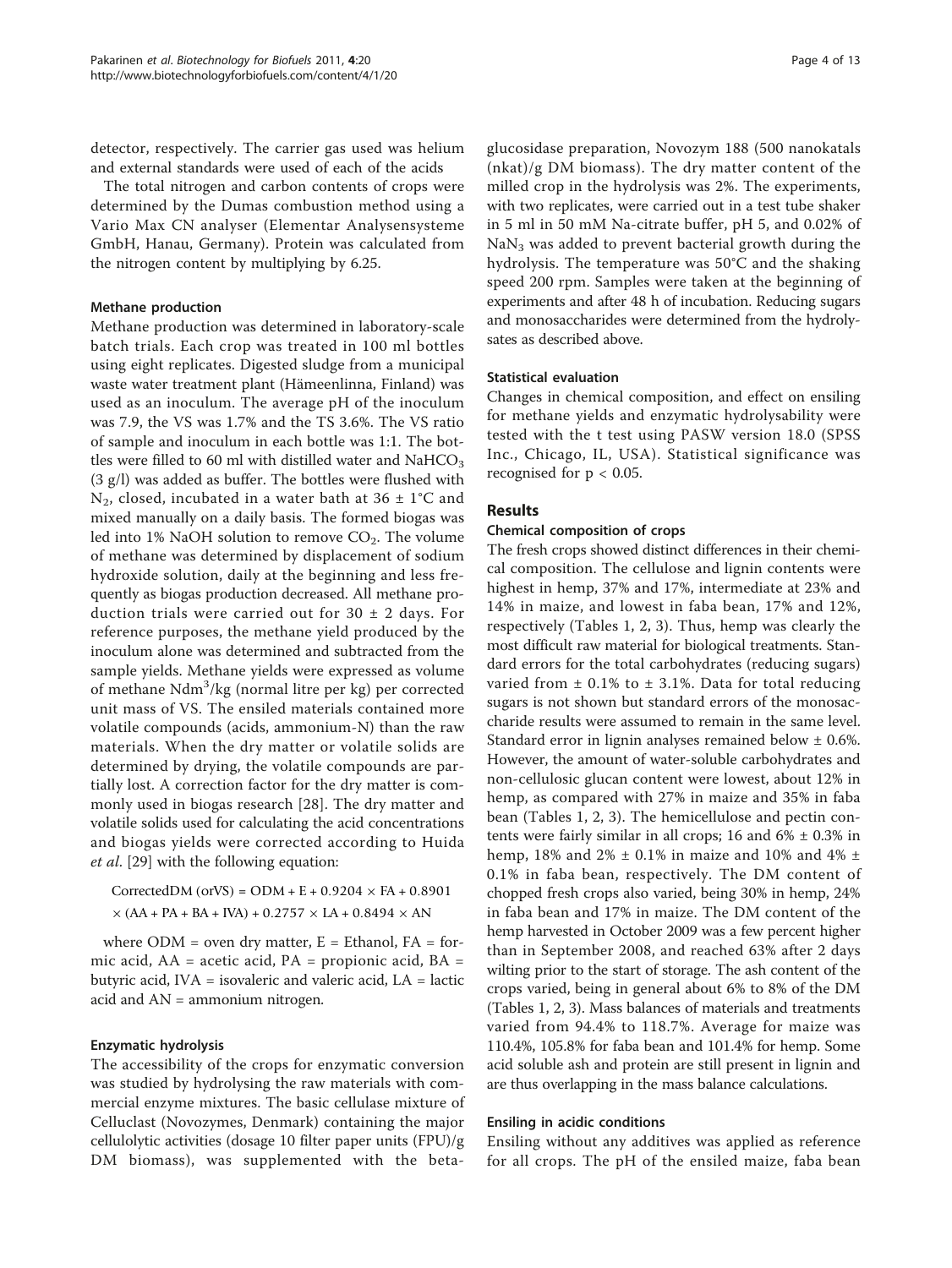| Components, percentage of dry matter | Fresh   | <b>Ensiled without additives</b> |         | Ensiled with formic acid |          |  |
|--------------------------------------|---------|----------------------------------|---------|--------------------------|----------|--|
|                                      | Month 0 | Month 4                          | Month 8 | Month 4                  | Month 8  |  |
| Dry matter, %                        | 16.7    | 18.6                             | 17.9    | 18.8                     | 19.8     |  |
| <b>WSC<sup>a</sup></b>               | 14.0    | 0.6                              | 8.2     | 23.9                     | 22.3     |  |
| Glucose                              | 5.7     | 0.6                              | 6.5     | 12.1                     | 11.3     |  |
| Fructose                             | 8.0     | X                                | X       | 11.1                     | 10.2     |  |
| Glucansb                             | 13.3    | 11.0                             | 6.2     | 11.0                     | 12.1     |  |
| Cellulose                            | 23.6    | 26.0                             | 22.4    | 27.5                     | 24.3     |  |
| Arabinoxylans                        | 17.0    | 17.3                             | 16.6    | 17.8                     | 18.0     |  |
| Galactans                            | 0.9     | 0.9                              | 0.6     | 0.9                      | 0.8      |  |
| Galacturonic acid                    | 1.7     | X                                | X       | $\times$                 | $\times$ |  |
| Lignin                               | 14.1    | 15.8                             | 14.5    | 15.3                     | 15.8     |  |
| Protein                              | 10.6    | 10.6                             | 10.0    | 10.6                     | 10.6     |  |
| Ash                                  | 8.0     | 7.9                              | 7.7     | 7.3                      | 7.5      |  |

<span id="page-4-0"></span>Table 1 Chemical composition of whole-crop maize before and after ensiling (4 and 8 months) without or with formic acid (0.5% of fresh material)

Samples were extracted with acetone. Water-soluble carbohydrates (WSC) and fructose were determined from the filtrates of the blended crop. <sup>a</sup>Non-structural carbohydrates expressed as total monosaccharides.

<sup>b</sup>Glucans from non-cellulose parts.

 $X = < 0.5\%$  of dry matter.

and hemp in 2008 decreased as a consequence of microbial acid production, but the addition of 0.5% formic acid to maize and faba bean and 1% to hemp resulted in a more significant and rapid decrease of the pH (Table [4\)](#page-6-0). Ensiling of hemp appeared to suffer from the combination of high pH (7-8) and high DM of the plant material, especially after the 2009 harvest. The pH was not reduced, and only a low amount of lactic acid was formed (Table [4\)](#page-6-0). The low acid production was attributable to the high content of dry matter and low content of WSC. Other indicators of successful ensiling were observed with the other crops, including copious

Table 2 Chemical composition of fresh hemp before and after ensiling for 4 and 8 months without or with formic acid (1.0% of fresh material) or preserved with urea (3.0% of dry material)

|                                         | Harvest year 2008 |                                     |            |                                    |            | Harvest year 2009 |                                     |            |                               |            |
|-----------------------------------------|-------------------|-------------------------------------|------------|------------------------------------|------------|-------------------|-------------------------------------|------------|-------------------------------|------------|
| Components, percentage of dry<br>matter | Fresh             | <b>Ensiled without</b><br>additives |            | <b>Ensiled with</b><br>formic acid |            | Fresh             | <b>Ensiled without</b><br>additives |            | <b>Preserved with</b><br>urea |            |
|                                         | Month<br>0        | Month<br>4                          | Month<br>8 | Month<br>4                         | Month<br>8 | Month<br>0        | Month<br>4                          | Month<br>8 | Month<br>4                    | Month<br>8 |
| Dry matter, %                           | 30.3              | 27.8                                | 27.6       | 28.5                               | 29.3       | 63.4              | 58.5                                | 64.5       | 66.7                          | 68.5       |
| <b>WSC<sup>a</sup></b>                  | 5.7               | 1.0                                 | 0.9        | 7.2                                | 6.6        | 1.7               | 2.4                                 | 1.6        | 1.3                           | 1.4        |
| Glucose                                 | 3.2               | 0.8                                 | 0.7        | 3.8                                | 3.6        | 1.0               | 1.2                                 | 0.9        | 1.0                           | 1.0        |
| Fructose                                | 2.4               | X                                   | X          | 2.1                                | 1.8        | 0.5               | 0.5                                 | X          | X                             | Χ          |
| Glucansb                                | 7.5               | 3.8                                 | 3.1        | 6.4                                | 6.9        | 2.3               | 4.8                                 | 2.3        | 4.6                           | 2.2        |
| Cellulose                               | 37.1              | 41.2                                | 36.3       | 37.5                               | 40.7       | 35.9              | 38.3                                | 42.4       | 46.5                          | 39.8       |
| Arabinoxylans                           | 12.0              | 7.8                                 | 10.0       | 9.4                                | 9.7        | 11.8              | 8.4                                 | 9.3        | 7.4                           | 9.4        |
| Mannans                                 | 2.5               | 2.7                                 | 2.0        | 2.5                                | 2.4        | 2.1               | 2.3                                 | 2.4        | 2.7                           | 1.9        |
| Galactans                               | 1.9               | 1.1                                 | 0.8        | 1.8                                | 1.7        | 1.8               | 1.5                                 | 1.5        | 1.9                           | 1.6        |
| Galacturonic acid                       | 5.7               | 5.5                                 | 5.2        | 5.3                                | 6.4        | 4.6               | 5.0                                 | 3.7        | 5.1                           | 3.9        |
| Lignin                                  | 16.9              | 12.9                                | 16.6       | 13.4                               | 14.5       | 16.8              | 14.0                                | 14.7       | 13.0                          | 15.0       |
| Protein                                 | 7.5               | 7.5                                 | 8.1        | 8.1                                | 8.1        | 6.9               | 6.9                                 | 6.3        | 9.4                           | 10.0       |
| Ash                                     | 8.0               | 9.7                                 | 8.2        | 7.9                                | 7.9        | 5.0               | 6.8                                 | 6.3        | 6.6                           | 6.2        |

Samples were extracted with acetone. Water-soluble carbohydrates (WSC) and fructose were determined from the filtrates of the blended crop.

<sup>a</sup>Non-structural carbohydrates expressed as total monosaccharides.

<sup>b</sup>Glucans from non-cellulose parts.

 $X = < 0.5\%$  of dry matter.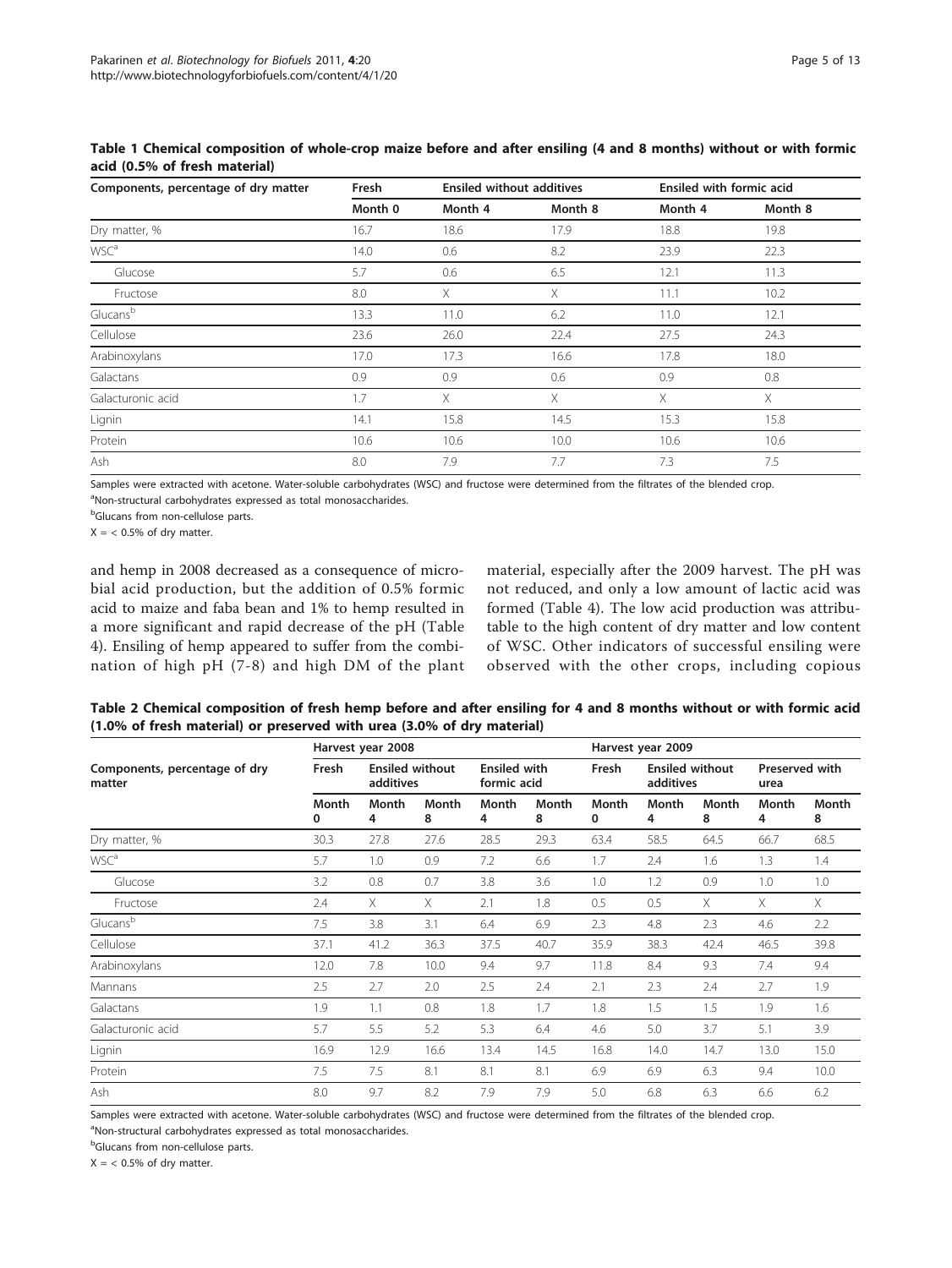| Components, percentage of dry matter | Fresh   | <b>Ensiled without additives</b> |         | Ensiled with formic acid |         |  |
|--------------------------------------|---------|----------------------------------|---------|--------------------------|---------|--|
|                                      | Month 0 | Month 4                          | Month 8 | Month 4                  | Month 8 |  |
| Dry matter, %                        | 24.4    | 24.7                             | 25.7    | 25.8                     | 24.8    |  |
| <b>WSC<sup>a</sup></b>               | 5.9     | 3.3                              | 3.7     | 8.2                      | 18.3    |  |
| Glucose                              | 3.6     | 1.2                              | 1.4     | 3.6                      | 13.4    |  |
| Fructose                             | 1.8     | X                                | X       | 2.0                      | 2.0     |  |
| Galactose                            | X       | 1.2                              | 1.2     | 1.4                      | 1.5     |  |
| Arabinose                            | X       | 0.8                              | 0.8     | 1.0                      | 1.2     |  |
| Glucansb                             | 29.1    | 24.0                             | 28.0    | 33.4                     | 30.0    |  |
| Cellulose                            | 16.8    | 8.5                              | 13.4    | 15.2                     | 16.9    |  |
| Arabinoxylan                         | 8.1     | 8.1                              | 6.5     | 7.6                      | 7.2     |  |
| Galactan                             | 1.9     | 1.0                              | 0.8     | 1.3                      | 1.1     |  |
| Galacturonic acid                    | 4.3     | 3.7                              | 4.2     | 4.1                      | 3.1     |  |
| Lignin                               | 12.5    | 12.6                             | 13.8    | 13.2                     | 13.2    |  |
| Protein                              | 18.8    | 18.8                             | 18.8    | 19.4                     | 19.4    |  |
| Ash                                  | 7.0     | 5.9                              | 6.0     | 5.4                      | 5.1     |  |

<span id="page-5-0"></span>Table 3 Chemical composition of fresh faba bean before and after ensiling for 4 and 8 months without or with formic acid (0.5% of fresh material)

Samples were extracted with acetone. Water-soluble carbohydrates (WSC) and fructose were determined from the filtrates of the blended crop. <sup>a</sup>Non-structural carbohydrates expressed as total monosaccharides.

<sup>b</sup>Glucans from non-cellulose parts.

 $X = < 0.5\%$  of dry matter.

production of lactic and acetic acids, but only trace amounts of butyric, propionic and valeric acids (Table [4\)](#page-6-0). An increase in acetic and lactic acid contents was recorded in the ensiled crops, indicating increased activity of heterofermentative lactic acid bacteria. Noticeable annual differences in oxalic acid concentration in hemp were observed, from only 0.6% of DM in 2008 to almost 5% in 2009. The oxalic acid content was somewhat reduced in the ensiled hemp. When formic acid was added to hemp, no essential changes in the produced acid concentrations were observed.

The WSC in maize and hemp consisted mainly of glucose and fructose (Tables [1](#page-4-0) and [2\)](#page-4-0), and decreased significantly during ensiling without formic acid. Most of the WSC in hemp and maize was consumed already during the first 4 months of ensiling, whereas in faba bean, only about half of the WSC was consumed. Prolonged storage appeared to liberate more sugars into this fraction from the easily hydrolysable polymers, as the WSC content increased between 4 and 8 months of ensiling without additives. In all cases, the WSC content increased in the formic acid-preserved materials. The higher the amount of formed acids, the lower was the residual WSC in the sample (Table 3 and Figure [1\)](#page-7-0). When formic acid was supplied, the formation of fermented acids, namely lactic and acetic acids, was reduced, and the soluble carbohydrates were well preserved. The very low content of WSC in the dry hemp material in 2009 correlated well with the low lactic acid

content in the ensiled hemp, indicating unfavourable growth conditions for lactic acid bacteria. In faba bean (Table 3), the concentration of WSC decreased slightly in the ensiled samples, whereas in samples treated with formic acid, the amount was significantly increased, probably due to hydrolysis of starch.

Minor changes in the amounts of structural carbohydrates occurred during ensiling. The amount of the insoluble residue (Klason lignin and ash) decreased by 3% to 4% in hemp where the original concentration was also highest (Table [2](#page-4-0)) but no decrease in either maize or faba bean lignin could be observed (Tables [1](#page-4-0) and 3). Changes in galacturonic acid content, originating from pectin, during ensiling were not considerable. Indeed, the change in the content of total carbohydrates was mainly explained by the change in the amount of watersoluble carbohydrates. The cellulose content remained almost constant, and in the preserved materials, only modest enrichment or decrease in carbohydrate contents occurred. Only the hemicellulose fraction of faba bean was partially hydrolysed, as indicated by the increase of galactose and arabinose in the WSC fraction (Table 3).

# Alkaline preservation

Alkaline treatment was successfully applied to hemp (Table [4](#page-6-0)), which had a sufficiently high DM content to allow alkaline preservation. Preliminary inspection showed that the two urea concentrations gave very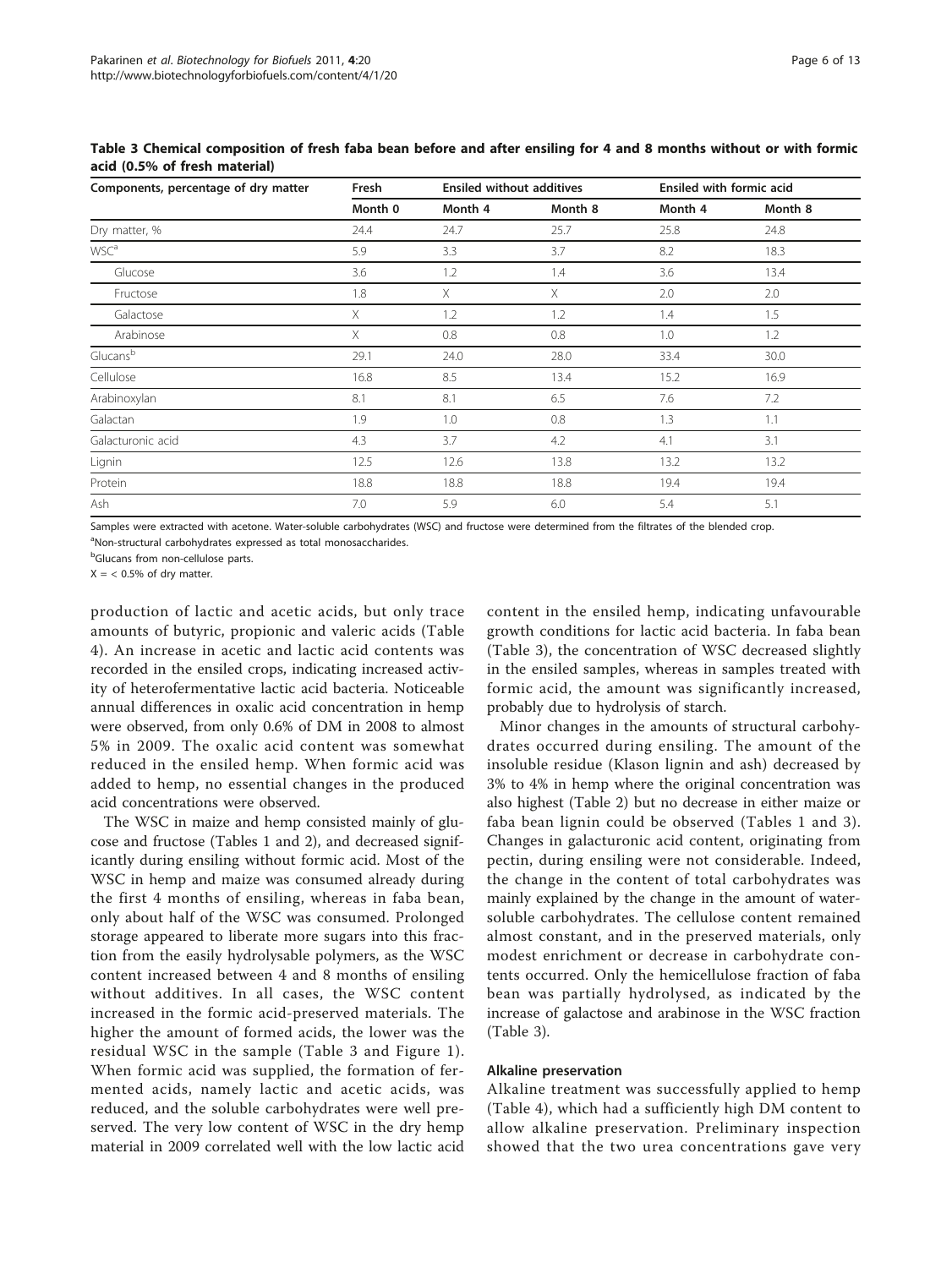|                 |                |     |           | Crop, year and treatment Months pH NH <sub>3</sub> , g/kg Percentage of dry matter |           |                                                            |     |           |           |            |  |
|-----------------|----------------|-----|-----------|------------------------------------------------------------------------------------|-----------|------------------------------------------------------------|-----|-----------|-----------|------------|--|
|                 |                |     |           | <b>Total N</b>                                                                     |           | Oxalic acid Formic acid Malic acid Lactic acid Acetic acid |     |           |           | <b>VFA</b> |  |
| Hemp 2008:      |                |     |           |                                                                                    |           |                                                            |     |           |           |            |  |
| Fresh           | $\circ$        | 8.0 | 0.6       | 1.2                                                                                | 0.6       | <b>ND</b>                                                  | 1.3 | <b>ND</b> | 0.3       | <b>ND</b>  |  |
| No additives    | $\overline{4}$ | 5.5 | 0.6       | 1.2                                                                                | <b>ND</b> | <b>ND</b>                                                  | 1.8 | 7.8       | 1.7       | 0.6        |  |
|                 | 8              | 6.4 | 1.8       | 1.3                                                                                | <b>ND</b> | <b>ND</b>                                                  | 2.5 | 7.3       | 2.2       | 0.6        |  |
| Formic acid     | 4              | 4.2 | 0.6       | 1.3                                                                                | 1.2       | 4.3                                                        | 2.1 | <b>ND</b> | 0.9       | 0.4        |  |
|                 | 8              | 4.3 | 0.7       | 1.3                                                                                | 0.8       | 3.3                                                        | 1.9 | 1.4       | 1.0       | 0.5        |  |
| Hemp 2009:      |                |     |           |                                                                                    |           |                                                            |     |           |           |            |  |
| Fresh           | 0              | 7.0 | <b>ND</b> | 1.1                                                                                | 4.9       | <b>ND</b>                                                  | 0.7 | <b>ND</b> | 1.2       | <b>ND</b>  |  |
| No additives    | $\overline{4}$ | 7.5 | 1.1       | 1.1                                                                                | 3.0       | <b>ND</b>                                                  | 2.7 | 2.2       | 1.0       | 0.4        |  |
|                 | 8              | 8.1 | 0.9       | 1.0                                                                                | 2.7       | <b>ND</b>                                                  | 1.2 | 0.5       | 0.7       | 0.4        |  |
| Urea            | $\overline{4}$ | 8.6 | 14.3      | 1.5                                                                                | 5.7       | <b>ND</b>                                                  | 0.8 | <b>ND</b> | 2.1       | 0.4        |  |
|                 | 8              | 8.7 | 8.4       | 1.6                                                                                | 5.1       | <b>ND</b>                                                  | 0.9 | <b>ND</b> | 2.1       | 0.4        |  |
| Maize 2008:     |                |     |           |                                                                                    |           |                                                            |     |           |           |            |  |
| Fresh           | $\circ$        | 5.5 | 0.3       | 1.7                                                                                | 9.2       | <b>ND</b>                                                  | 2.0 | <b>ND</b> | <b>ND</b> | 1.0        |  |
| No additives    | $\overline{4}$ | 4.3 | 0.7       | 1.7                                                                                | 9.6       | 0.9                                                        | 0.7 | 8.2       | 3.0       | 1.2        |  |
|                 | 8              | 4.2 | 0.8       | 1.6                                                                                | 9.0       | 0.9                                                        | 0.8 | 7.5       | 2.9       | 1.2        |  |
| Formic acid     | $\overline{4}$ | 3.7 | 0.1       | 1.7                                                                                | 9.9       | 3.6                                                        | 2.1 | <b>ND</b> | <b>ND</b> | 1.6        |  |
|                 | 8              | 3.7 | <b>ND</b> | 1.7                                                                                | 6.8       | 2.4                                                        | 1.4 | <b>ND</b> | <b>ND</b> | 0.4        |  |
| Faba bean 2008: |                |     |           |                                                                                    |           |                                                            |     |           |           |            |  |
| Fresh           | $\circ$        | 5.6 | <b>ND</b> | 3.0                                                                                | 0.1       | <b>ND</b>                                                  | 2.3 | <b>ND</b> | 0.7       | 1.1        |  |
| No additives    | $\overline{4}$ | 4.6 | 0.8       | 3.0                                                                                | 0.1       | <b>ND</b>                                                  | 2.5 | 8.2       | 2.3       | 0.5        |  |
|                 | 8              | 4.6 | 1.4       | 3.0                                                                                | 0.1       | <b>ND</b>                                                  | 2.7 | 8.8       | 2.3       | 0.5        |  |
| Formic acid     | 4              | 4.2 | 0.5       | 3.1                                                                                | 0.2       | 3.7                                                        | 3.2 | 2.1       | 0.9       | 0.7        |  |
|                 | 8              | 4.1 | 1.4       | 3.1                                                                                | 0.4       | 4.0                                                        | 3.6 | 2.7       | 1.0       | 0.6        |  |

<span id="page-6-0"></span>Table 4 The pH, total and ammonium nitrogen, as well as the amounts of acids in fresh and ensiled hemp, maize and faba bean

Acids and NH3 were determined from the filtrates of the blended crops.

<sup>a</sup>Prewilted for urea ensiling.

**b** Expressed as % of dry matter.

ND = not detected; VFA = volatile fatty acids (propionic, butyric, valeric and isovaleric).

similar results in terms of composition of the material and evaluation for bioconversions. Thus, only the results of treatments with the lower urea dosage (3% w/w) are presented here. Preserving hemp with urea retained the water-soluble carbohydrates at a similar low level as detected in the fresh material (Table [2\)](#page-4-0), increased the pH to almost 9.0 and, as expected, significantly enhanced the total and ammonium-derived amounts of nitrogen. The share of ammonium nitrogen increased from less than 0.1% up to 1.4% of DM (Table 4) and the total nitrogen content increased by half, leading to an apparent increase of crude protein content from 6.5% to 9.7% of DM (Table [2\)](#page-4-0). The carbon to nitrogen ratio was consequently decreased from 43 to 28. The high oxalic acid content was retained during the alkaline preservation. The total material loss was very low, and only minor changes in the amounts of structural polymers were observed with the analytical systems used in this study (Table [2](#page-4-0)). The determined values remained practically unaltered, indicating good preservation of the biomass during alkaline preservation.

#### Potential of preserved crops for methane production

Production of methane from urea-treated hemp increased by 25% to 42% compared to the yield from the fresh material, and even higher yields were found after acid ensiling in 2008. Hemp ensiled for 4 months without additives produced over 50% higher methane yields than the fresh hemp (Figure [2\)](#page-7-0). The methane yields from hemp were 309-379 dm<sup>3</sup> CH<sub>4</sub>/kg VS. After 8 months, the increase was slightly lower, especially without formic acid addition. The methane yield of fresh hemp in 2009 was similar to that of the previous year, although it was harvested 1 month later. While ensiling was particularly important for efficient methane production from hemp, it also resulted in substantially increased methane yields from maize,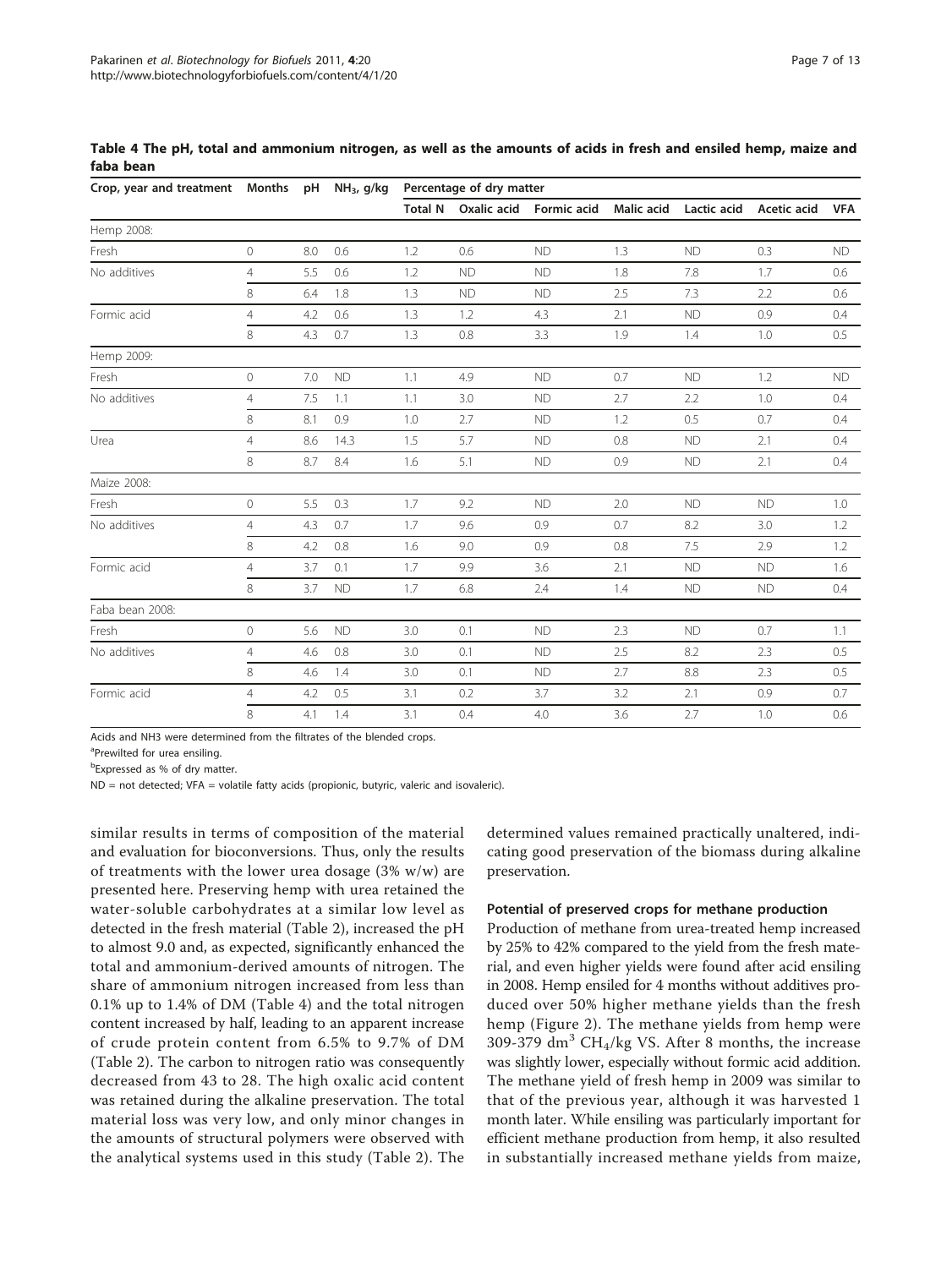<span id="page-7-0"></span>



# Page 8 of 13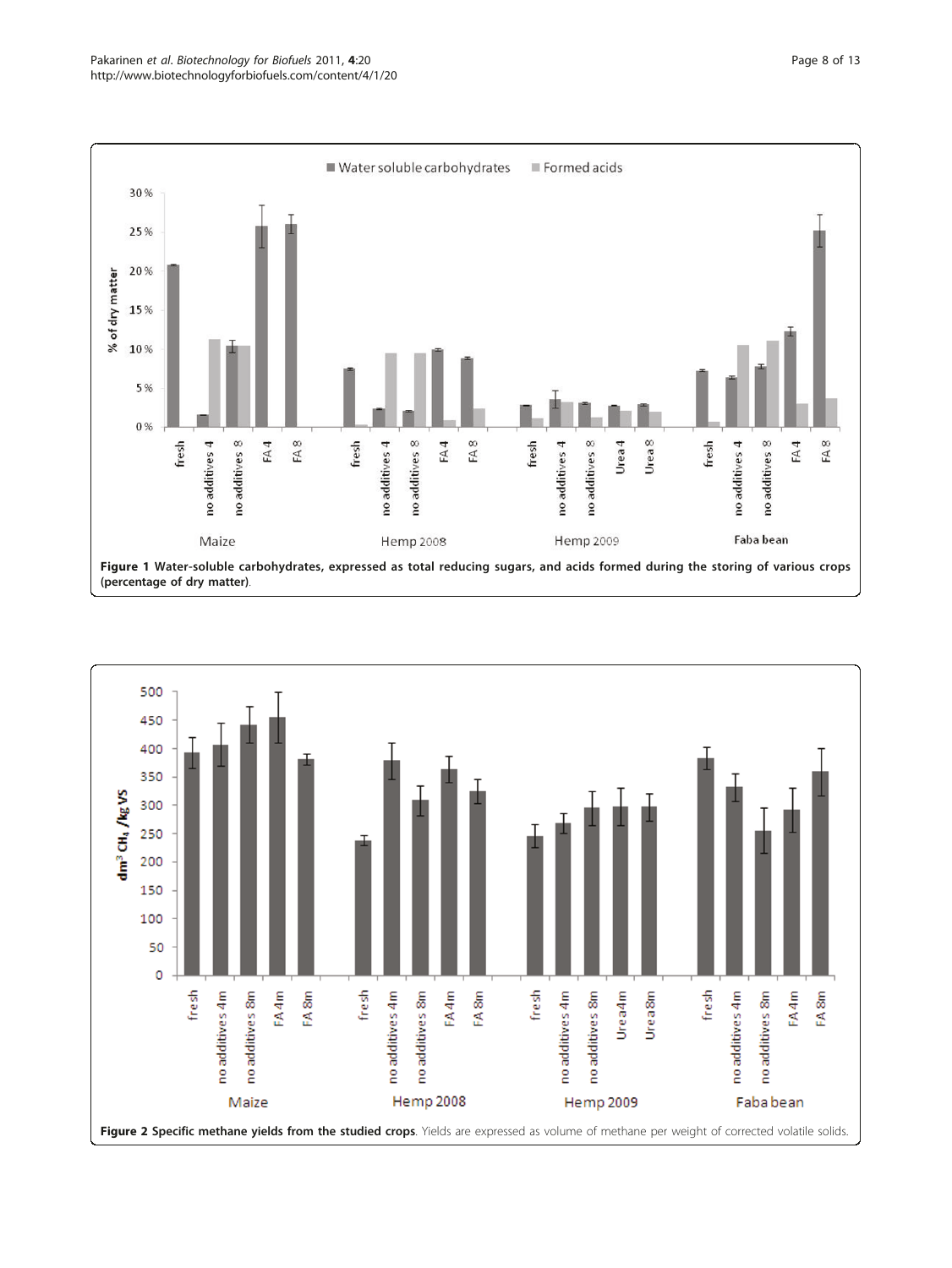exceeding that obtained from fresh material (Figure [2](#page-7-0)). Use of formic acid in ensiling of maize enhanced the methane yields even further, increasing after 4 months ensiling to  $455 \text{ dm}^3 \text{ CH}_4/\text{kg} \text{ VS}$ , that is, by 16% from 393  $dm<sup>3</sup> CH<sub>4</sub>/kg VS$ , obtained from the fresh material. Ensiled faba bean, in contrast, yielded somewhat less methane than the fresh material.

# Potential of preserved crops for enzymatic conversion to sugars

Urea-based preservation was the most successful method for increasing the enzymatic hydrolysis of hemp (Figures 3 and [4](#page-9-0)). Preservation of hemp with urea for 4 months resulted in the best carbohydrate yields and total conversion in enzymatic hydrolysis tests of the stored material, that is, 33% reducing sugars of the dry matter. The main increase originated from glucose, although an increase in galactose content was also observed. The difference between reducing sugars and total identified monosaccharides of fresh and preserved hemp remained at the same level, 23% to 26%, which indicates that the share of oligosaccharides in the hydrolysates of fresh and preserved hemp was about the same. In contrast, the share of oligosaccharides in the formic acid-ensiled hemp was lower, the difference between reducing sugars and total monosaccharides being only 11% to 20%. The difference between the monosaccharides and reducing sugars is due to the oligosaccharides not being hydrolysed with the enzyme preparations used. The alkaline and acid preservation conditions may result in different oligomer patterns due to hydrolysis of, for example, acetyl substituents or other alkaline labelled carbohydrate residues. The main oligomers present in the raw materials before hydrolysis were long xylo-oligomers (data not shown).

The hemp harvested in 2009 with the higher dry matter content and further prewilted material contained considerably less WSC than the sample of 2008. The conversion of polymers was about the same and ensiling without additives did not increase the carbohydrate yield (Figure 3). Fresh samples of the 2008 hemp crop, ensiled without and with formic acid, all produced similar results in the hydrolysis tests, although some increment of released sugars, mostly of glucose, was observed in formic acid ensiled samples after prolonged storage times (Figure [4\)](#page-9-0).

The total carbohydrate yield from the fresh material was highest in maize, 29% of DM (Figure 3), mostly due to the water-soluble carbohydrates. The amount of total carbohydrates from formic acid-ensiled maize increased up to 36% of dry matter (Figure 3). However, this was due to the increased WSC released during the ensiling process, and the enzymatic conversion of actual polymers remained the same. The conversion of the WSC to acids during ensiling without formic acid strongly decreased the total amount of easily available carbohydrates after enzymatic hydrolysis. Glucose and fructose were the only monosaccharides increased after the enzymatic hydrolysis after acidic ensiling (Figure [4](#page-9-0)).

The accessibility to enzymatic hydrolysis of faba bean increased only slightly in the ensiled and acid-ensiled samples compared to the fresh material (Figure 3). As with the other raw materials, the positive effect of ensiling was observed as preservation of the soluble carbohydrates,

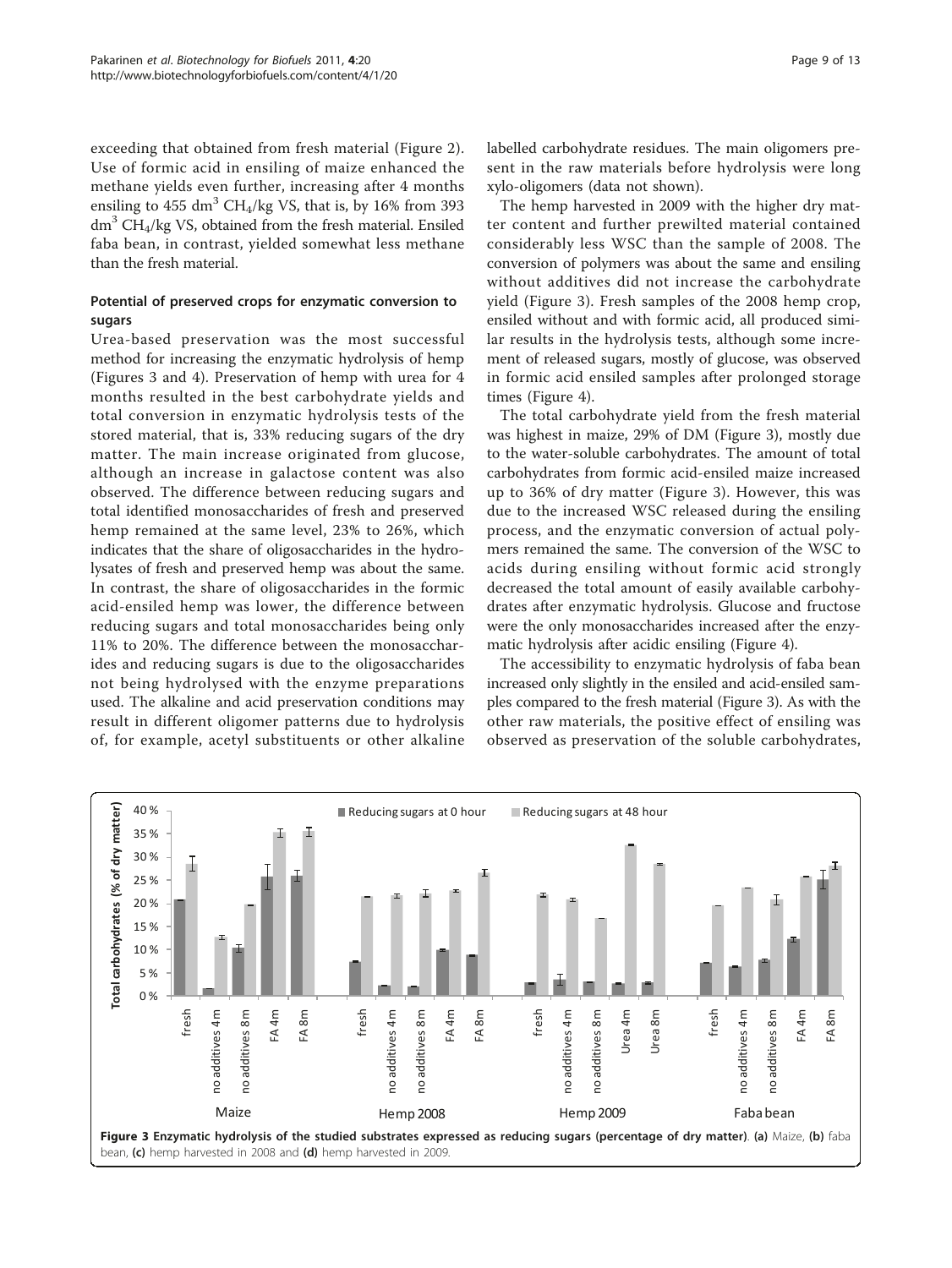<span id="page-9-0"></span>

adding to the overall yield of soluble carbohydrates after enzymatic hydrolysis. Besides glucose, minor increases in content of arabinose and galactose were observed (Table [3\)](#page-5-0).

# **Discussion**

# Ensiling and chemical composition

The three species selected for the work are potential crops to be used as raw materials for biofuel production, as their cultivation and management are well adapted for boreal conditions [[22](#page-12-0)]. Alkaline preservation and ensiling proved to be suitable methods to store the biomass, thus allowing its use for energy throughout the year. The pH, low amounts of volatile fatty acids formed and the limited degradation of protein in ensiled crops indicated that the ensiling process succeeded well in all three.

Formation of lactic acid from the readily available carbohydrates by natural microflora is the main acidifying agent preserving the non-treated raw material. Additives, such as acids or bases, are used to accelerate the pH change in order to decrease or prevent the loss of carbohydrates and formation of other acids. The benefits of this process were clearly seen in this work. In samples ensiled without additives, the content of water-soluble carbohydrates decreased as acids were formed during the fermentation, while addition of formic acid resulted in increased amounts of WSC (consisting mainly of glucose and fructose). Part of the increase in glucose and fructose is possibly due to degradation of sucrose

present in the herbaceous crops [\[2\]](#page-11-0). In crops ensiled with formic acid, some sugars were obviously converted to lactate and acetate, and the further increment of WSC was attributable to the further hydrolysis of the easily hydrolysable components of the biomass. Especially in faba bean, arabinose and galactose were converted into the water-soluble fraction during the ensiling process. Pectins, remaining at similar levels in faba bean and hemp, appeared either not to be used as carbon source or to be more recalcitrant inside the fibrous structures. However, a minor decrease in pectin was detected in alkaline-treated hemp.

Some lignin was lost during alkaline preservation and ensiling of hemp, which could indicate loosening of the rigid chemical structure. Nevertheless, lignin degradation is considered a strictly aerobic process, and although some simple phenolic compounds may be degraded by anaerobic bacteria [[30\]](#page-12-0), degradation of lignin is not expected to take place during the ensiling conditions. Alterations of other components such as protein may have influenced the measured lignin content. Similarly, neutral detergent fibre content measurement was interfered by the released structural nitrogen during ensiling [\[31](#page-12-0)]. However, the lignin fraction in urea preserved is clearly lower compared to the fresh hemp if all the protein is subtracted from the acid insoluble residue after acid hydrolysis. This may indicate the real decrease of lignin.

Ensiling aims at preventing spoilage and minimising the loss of material. Losses include conversion of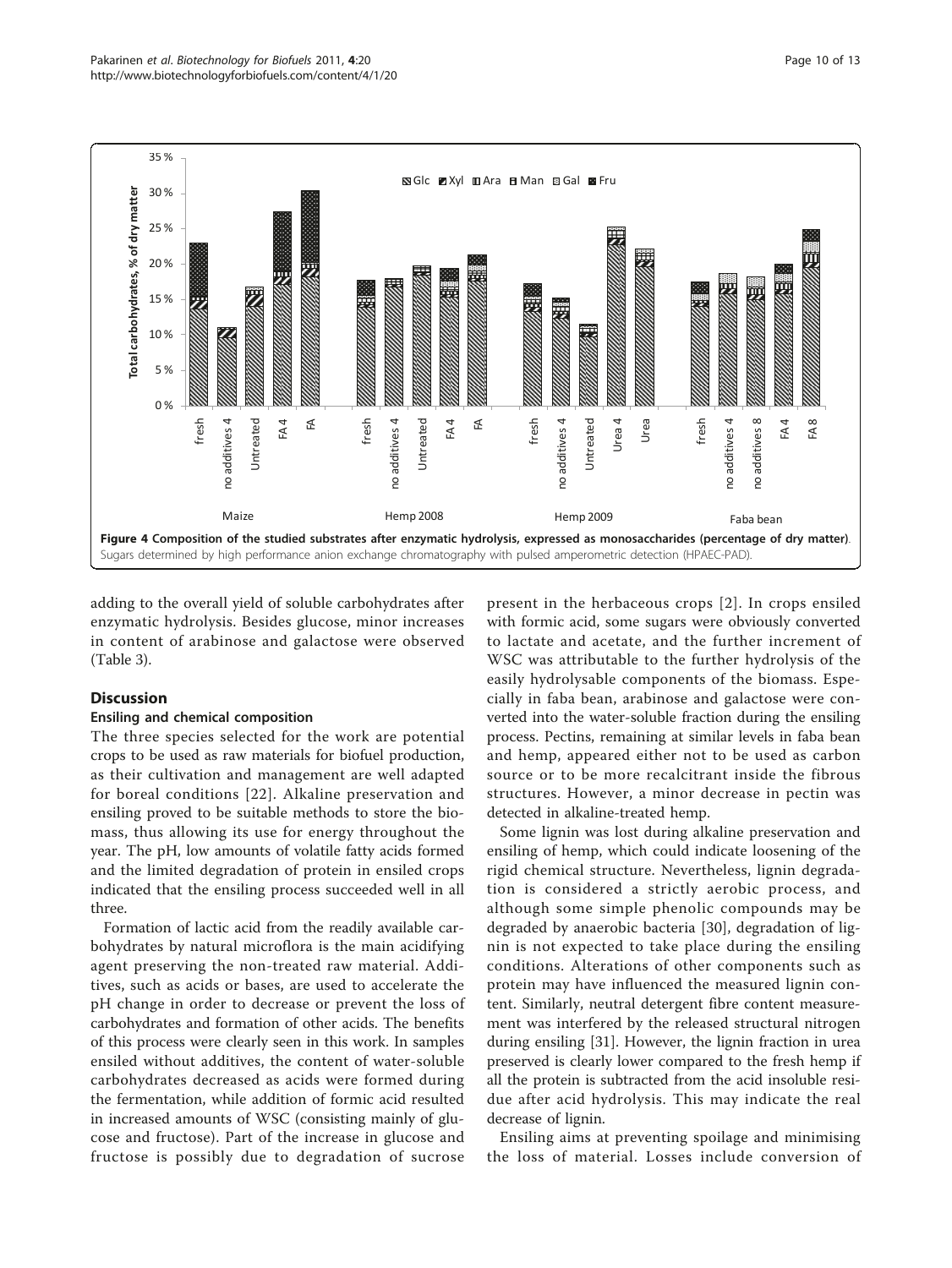carbohydrates to  $CO<sub>2</sub>$  and to undesired fermentation products. Although the dry matter loss of hemp was not measured after ensiling in 2008, the loss in 2009 was less than 1%. Nevertheless, losses of energy are often lower than the losses in DM, since the formed fermentation products during ensiling have a higher gross energy (GE) value than the original substrates [\[2\]](#page-11-0). Different additives and successful anaerobic ensiling process clearly have a strong impact on the material loss and conversion of one compound to another.

# Biogas production

The formed acids in the ensiled material obviously contributed to the subsequent biogas yield, as bacteria in the inoculum first hydrolyse the carbohydrate polymers into sugars that are further fermented to carboxylic acids and finally to carbon dioxide, hydrogen and acetate, the intermediates of methane production. However, the excessive formation of acids in the digester may decrease the pH and inhibit methanogens, thus causing a further accumulation of the acids as intermediate products of the digestion process. In practise, a sufficient buffering capacity (alkalinity) of the process helps to keep the pH close to neutral and avoid the digester upset. In the present biogasification tests, the acid concentrations were low enough and pH remained neutral. Addition of formic acid appears to be an attractive option as a preservation agent for biogas production, resulting in loosening of the plant cell wall structure along with good preservation of WSC, thus maximising the methane yield after the ensiling. The cause of the decrease in methane production in formic acid-treated maize after prolonged storage is not clear, because the chemical composition of the material ensiled for 4 and 8 months was similar. Alkaline preservation provided only a minor increase in methane production from hemp, although the enzymatic hydrolysability was enhanced. The high dry matter content may, however, have restricted acid formation and indeed, drying has not been found to be a beneficial storing method prior to methane production [[32\]](#page-12-0).

Ensiling of maize without additives has been shown to be suitable for biogas production [[15,](#page-11-0)[33](#page-12-0)]. Although maize with its high WSC content was an excellent fresh raw material [[22](#page-12-0)], ensiling improved its methane production further and an additional increase was obtained when formic acid was used. In this study, fresh maize was found to be superior to hemp and faba bean for biogas production, whereas hemp reached the same methane yields as maize after ensiling.

Ensiling did not improve the potential of faba bean as a raw material for methane production. Methane yields from all ensiled faba bean samples were significantly lower than those of the fresh crop. The only exception was the one ensiled with acid for 8 months having no significance effect compared to the fresh material. Faba bean is the most protein-rich and starch-rich of the three studied crops. Protein is a better substrate for methane production than carbohydrates [\[17\]](#page-11-0) and thus, this crop may not benefit from loosening the structure during ensiling as much as the cellulose-rich hemp. Starch in the fresh beans is more readily available than carbohydrates from structural polymers in the plant cell walls. The use of faba bean or other grain legumes as energy crops could become more attractive in crop mixtures in short-season zones where its rapid growth is important, or in contexts where the beans would be used for food or feed, and the residue for energy production.

# Enzymatic hydrolysability

Although acidic ensiling had a positive effect on biogas production of hemp, it did not enhance its accessibility to enzymatic hydrolysis as clearly. In contrast, alkaline preservation significantly enhanced the availability of carbohydrates to the enzymatic conversion of this crop. In maize, the high original amount of WSC in the fresh material contributed 14% of the dry matter, comprising up to 49% of the carbohydrate yield after enzymatic hydrolysis. Therefore, addition of formic acid was particularly important while ensiling maize, as the valuable WSC fraction was well preserved. The WSC in faba bean increased as well after ensiling with formic acid, resulting in total carbohydrates of about 30% of DM. The commercial enzyme preparation Celluclast is not specifically optimised for the hydrolysis of fresh agricultural crops, containing various hemicelluloses, pectins and soluble oligomers. Thus, some of the water-soluble carbohydrates, formed during the ensiling, may not have been hydrolysed further. Generally, the amount of sugars liberated in the enzymatic hydrolysis of all crops remained low, which indicates that the lignocellulose structure was not extensively loosened during the mild conditions of ensiling. The structure and composition of the three crops may cause different limitations to the enzymatic hydrolysis using standard enzyme preparation and dosage. Therefore, the aim was rather to compare the effects of storing methods than to evaluate or optimise the hydrolysis of various crops. Addition or formation of organic acids may interfere with the enzymatic hydrolysis [[34\]](#page-12-0), although the concentration of formed lactic and acetic acids remained low. Thus, the hydrolytic efficiency was not assumed to be affected by the formed acids. However, lactic, acetic and formic acids have been used to catalyse the thermal pretreatments of corn stover prior to hydrolysis into fermentable sugars. Although lactic acid has been shown to slightly inhibit the enzymatic hydrolysis, all three treatments improved the enzymatic conversion [[35](#page-12-0),[36](#page-12-0)].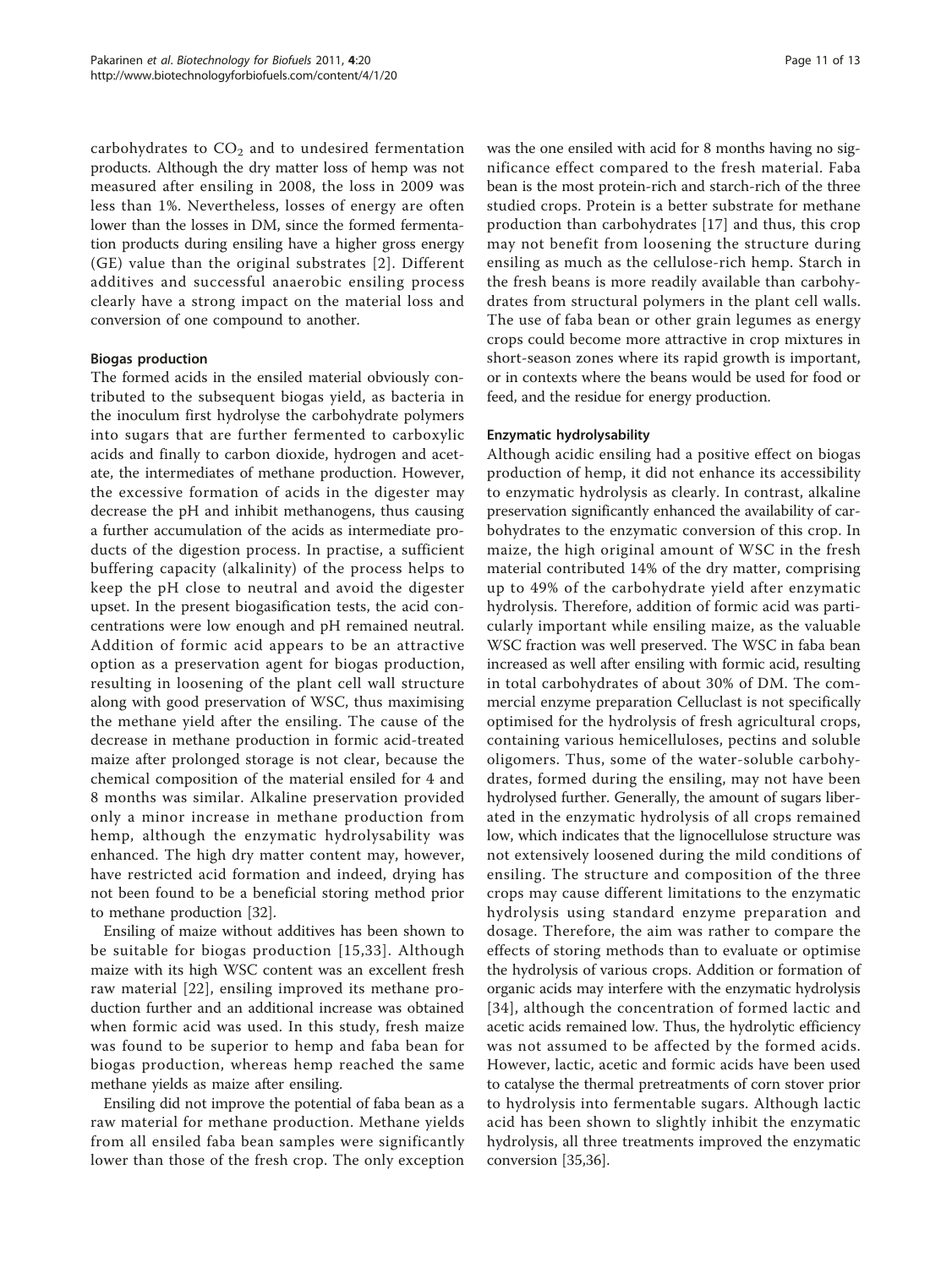<span id="page-11-0"></span>The present results demonstrated that anaerobic storing is a suitable storage method for annual crops, preserving carbohydrates and even enhancing the enzymatic hydrolysis to platform sugars. Anaerobic preservation may be introduced as a decentralised mild pre-pretreatment method at the farm sites prior to more energy consuming treatments. Additionally, biogas production from the residue of enzymatic hydrolysis has been studied in order to further improve the total energy balance of the process [\[37\]](#page-12-0). The data presented in this work clearly shows the importance of the choice of the storage method for various crop raw materials, potentially affecting the conversion efficiency to various biofuel applications.

# Conclusions

Ensiling with formic acid was a particularly efficient method for storing maize and faba bean, and the yields of total fermentable carbohydrates in these species were fully retained or even increased during the storage. Ensiling of maize and hemp proved to be viable options for biogas production, as the biogas yields were remarkably increased in all treatments studied. Drier hemp was stored additionally in alkaline conditions that increased the accessibility of the raw material for enzymatic hydrolysis even more than ensiling with formic acid. While all studied crops still require a more powerful pretreatment to release the maximum amount of carbohydrates, ensiling is indeed a suitable decentralised storing and pretreatment method prior to further processing to platform sugars or energy carriers.

#### Acknowledgements

The authors wish to thank KWS Seeds, Einbeck, Germany for the kind donation of maize seed. Funding for the field trials was provided by the Academy of Finland's Sustainable Energy programme SusEn under the grant 'Carbon-sequestering species mixtures for sustainable energy cropping', in the consortium 'Bioenergy, electricity and emission trading markets (BEET)'. The work was also supported by the University of Helsinki and A volatile fatty acids was supported by The Graduate School for Biomass Refining. Mrs Laura Huikko and Ms Mervi Salonen are acknowledged for excellent technical help and Mrs Sari Galkin for acid analyses.

#### Author details

<sup>1</sup>University of Helsinki, Department of Food and Environmental Sciences, PO Box 27, 00014 Helsinki, Finland. <sup>2</sup>University of Helsinki, Department of Agricultural Sciences, PO Box 27, 00014 Helsinki, Finland. <sup>3</sup>HAMK University of Applied Sciences, PO BOX 230, 13101 Hämeenlinna, Finland.

#### Authors' contributions

AP planned and coordinated the experiments, carried out biogas potential experiments and hydrolysis studies, analysed the results, and drafted the manuscript. PM contributed to the design of the study and analysis of the results, FLS provided the plant materials and the plant science expertise, SJ provided the ensiling facilities and expertise, and MK provided the biogas conversion facilities and expertise. LV conceived and coordinated the overall study, and helped to analyse the results and finalise the paper. All authors contributed to the preparation and finalisation of the manuscript, and FLS checked the language.

#### Competing interests

The authors declare that they have no competing interests.

Received: 14 March 2011 Accepted: 19 July 2011 Published: 19 July 2011

#### References

- 1. Dewar WA, McDonald P, Whittenbury R: The hydrolysis of grass hemicelluloses during ensilage. J Sci Food Agric 1963, 14:411-417.
- 2. McDonald P, Henderson AR, Heron SJE: The Biochemistry of Silage Aberytstwyth, UK: Cambrian Printers Ltd; 1991.
- 3. Lehtomäki A: Biogas production from energy crops and and crop residues. PhD thesis Biological and Environmental Science Department, University of Jyväskylä; 2006.
- 4. Guedes CM, Rodriques MM, Gomes MJ, Silva SR, Ferreira LM, Mascarenhas-Ferreira A: Urea treatment of whole-crop triticale at four growth stages: effects on chemical composition and on in vitro digestibility of cell wall. J Sci Food Agric 2006, 86:964-970.
- 5. Jaakkola S, Kaunisto V, Huhtanen P: Volatile fatty acid proportions and microbial protein synthesis in the rumen of cattle receiving grass silage ensiled with different rates of formic acid. Grass Forage Sci 2006, 61:282-292.
- 6. Hendricks ATWM, Zeeman G: [Pretreatments to enhance the digestibility](http://www.ncbi.nlm.nih.gov/pubmed/18599291?dopt=Abstract) [of lignocellulosic biomass.](http://www.ncbi.nlm.nih.gov/pubmed/18599291?dopt=Abstract) Bioresour Technol 2009, 100:10-18.
- 7. Mosier N, Wyman C, Dale B, Elander R, Lee Y, Holtzappe M, Ladisch M: [Features of promising technologies for pretreatment of lignocellulosic](http://www.ncbi.nlm.nih.gov/pubmed/15588770?dopt=Abstract) [biomass.](http://www.ncbi.nlm.nih.gov/pubmed/15588770?dopt=Abstract) Bioresour Technol 2005, 96:673-686.
- 8. Kumar P, Barret DM, Delwiche M, Stroeve P: Methods for pretreatment of lignocellulosic biomass for efficient hydrolysis and biofuel production. Ind Eng Chem Res 2009, 48:3713-3729.
- Digman MF, Shinners KJ, Casler MD, Dien BS, Hatfield RD, Jung HG, Muck RE, Weimer PJ: [Optimizing on-farm pretreatment of perennial](http://www.ncbi.nlm.nih.gov/pubmed/20202834?dopt=Abstract) [grasses for fuel ethanol production.](http://www.ncbi.nlm.nih.gov/pubmed/20202834?dopt=Abstract) Bioresour Technol 2010, 101:5305-5314.
- 10. Huber JT, Thomas JW: Urea-treated corn silage in low protein rations for lactating cows. J Dairy Sci 1970, 54:224-230.
- 11. Digman MF, Shinners KJ, Muck RE, Dien BS: Pilot-scale on-farm pretreatment of perennial grasses with dilute acid and alkali for fuel ethanol production. Transact ASABE 2010, 53:1007-1014.
- 12. Kim TH, Lee YY: Pretreatment and fractionation of corn stover by ammonia recycle percolation process. J Biotech 2005, 96:2007-2013.
- 13. Bals B, Murnen H, Allen M, Dale B: Ammonia fiber expansion (AFEX) treatment of eleven different forages: Improvements to fiber
- digestibility in vitro. Anim Feed Sci Tech 2010, 155:2-4.<br>14. Sun Y, Cheng J: [Hydrolysis of lignocellulosic materials for ethanol](http://www.ncbi.nlm.nih.gov/pubmed/12058826?dopt=Abstract) [production: a review.](http://www.ncbi.nlm.nih.gov/pubmed/12058826?dopt=Abstract) Bioresour Technol 2002, 83:1-11.
- 15. Amon T, Amon B, Kyvoruchko V, Zollitsch W, Mayer K, Gruber L: Biogas production from maize and dairy cattle manure - influence of biomass composition on the methane yield. Agric Ecosyst Environ 2007, 118:173-182.
- 16. Neureiter M, dos Santos JTP, Lopez CP, Pichler H, Kirchmayr R, Braun R: Effect of silage preparation on methane yields from whole crop maize silages. In In Proceedings of the 4th International Symposium on Anaerobic Digestion of Solid Waste: 31 August-2 September 2005; Water Sci Techn. Volume 53. Edited by: Ahring BK, Hartmann H. Copenhagen, Denmark; 2005:109-115.
- 17. Pakarinen O, Lehtomäki AM, Rissanen S, Rintala J: [Storing energy crops for](http://www.ncbi.nlm.nih.gov/pubmed/18328694?dopt=Abstract) [methane production: effects of solids content and biological additive.](http://www.ncbi.nlm.nih.gov/pubmed/18328694?dopt=Abstract) Bioresour Technol 2008, 99:7074-7082.
- 18. Vervaeren H, Hostyn K, Ghekiere G, Willems B: Biological ensilage additives as pretreatment for maize to increase the biogas production. Renew Energ 2010, 35:2089-2093.
- 19. Murphy PT, Moore KJ, Richard TL, Bern CJ: [Enzyme enhanced solid-state](http://www.ncbi.nlm.nih.gov/pubmed/17222553?dopt=Abstract) [fermentation of kenaf core fiber for storage and pretreatment.](http://www.ncbi.nlm.nih.gov/pubmed/17222553?dopt=Abstract) Bioresour Technol 2007, 98:3106-3111.
- 20. Chen Y, Sharma-Shivappa RR, Chen C: [Ensiling agricultural residues for](http://www.ncbi.nlm.nih.gov/pubmed/18025598?dopt=Abstract) [bioethanol production.](http://www.ncbi.nlm.nih.gov/pubmed/18025598?dopt=Abstract) Appl Biochem Biotechnol 2007, 143:80-92.
- 21. Thomsen MH, Holm-Nielsen JB, Oleskowicz P, Thomsen AB: [Pretreatment](http://www.ncbi.nlm.nih.gov/pubmed/18418738?dopt=Abstract) [of whole-crop harvested, ensiled maize for ethanol production.](http://www.ncbi.nlm.nih.gov/pubmed/18418738?dopt=Abstract) Appl Biochem Biotechnol 2008, 148:23-33.